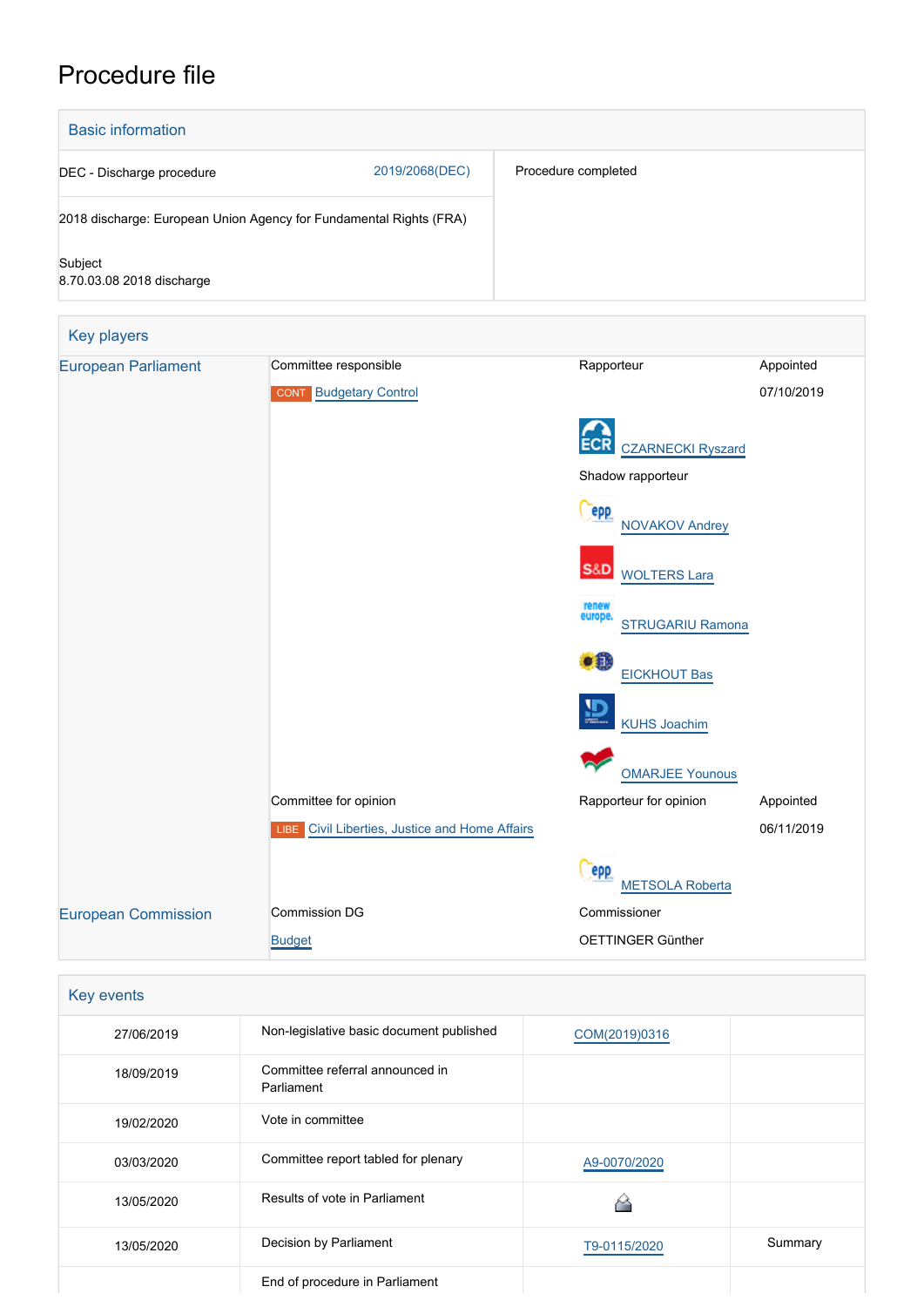| 13/05/2020 |                                         |  |
|------------|-----------------------------------------|--|
| 11/12/2020 | Final act published in Official Journal |  |
|            |                                         |  |

| <b>Technical information</b> |                           |  |  |  |  |
|------------------------------|---------------------------|--|--|--|--|
| Procedure reference          | 2019/2068(DEC)            |  |  |  |  |
| Procedure type               | DEC - Discharge procedure |  |  |  |  |
| Stage reached in procedure   | Procedure completed       |  |  |  |  |
| Committee dossier            | CONT/9/00861              |  |  |  |  |

## Documentation gateway

| Non-legislative basic document                         |      | COM(2019)0316 | 27/06/2019 | EC. |         |
|--------------------------------------------------------|------|---------------|------------|-----|---------|
| Committee draft report                                 |      | PE639.879     | 06/12/2019 | EP  |         |
| Committee opinion                                      | LIBE | PE643.087     | 29/01/2020 | EP  |         |
| Amendments tabled in committee                         |      | PE645.055     | 31/01/2020 | EP  |         |
| Supplementary non-legislative basic<br>document        |      | 05761/2020    | 06/02/2020 | CSL |         |
| Committee report tabled for plenary, single<br>reading |      | A9-0070/2020  | 03/03/2020 | EP  |         |
| Text adopted by Parliament, single reading             |      | T9-0115/2020  | 13/05/2020 | EP  | Summary |

### Final act

Budget 2020/1970 [OJ L 417 11.12.2020, p. 0429](https://eur-lex.europa.eu/legal-content/EN/TXT/?uri=OJ:L:2020:417:TOC)

# 2018 discharge: European Union Agency for Fundamental Rights (FRA)

The European Parliament decided to grant discharge to the Director of the European Union Agency for Fundamental Rights (FRA) for the financial year 2017 and to approve the closure of the accounts for the financial year in question.

Noting that the Court of Auditors has stated that it has obtained reasonable assurances that the Agencys annual accounts for the financial year 2017 are reliable and that the underlying transactions are legal and regular, Parliament adopted by 460 votes to 225 with 7 abstentions, a resolution containing a series of recommendations, which form an integral part of the decision on discharge and which add to the general recommendations set out in the [resolution](https://oeil.secure.europarl.europa.eu/oeil/popups/ficheprocedure.do?lang=en&reference=2019/2098(DEC)) on performance, financial management and control of EU agencies:

### Agencys financial statements

The final budget of the European Union Agency for Fundamental Rights for the financial year 2018 was EUR 22 960 429, representing a slight increase of 0.47 % compared to 2017.

### Budget and financial management

Budget monitoring efforts during the financial year 2018 resulted in a budget implementation rate of 100 %, the same rate as in 2017. The payment appropriations execution rate was low at 76.20 %, this represented a slight increase of 4.09 % compared to 2017.

Parliament noted that according to the Courts report, carry-overs of committed appropriations were high for operating expenditure, mainly due to the nature of the activities which include financing studies that span several months and often beyond year-end. The Agency has introduced planning procedures to monitor the inevitable delays between the signing of contracts, deliveries and payments. Budget planning should be improved according to Parliament.

#### Other observations

Members also made a series of observations regarding performance, procurement, conflicts of interest and internal controls.

In particular, they noted that:

- in 2018 a new operational unit was established to strengthen interdepartmental cooperation on projects and enhance capacity for real-time responses;